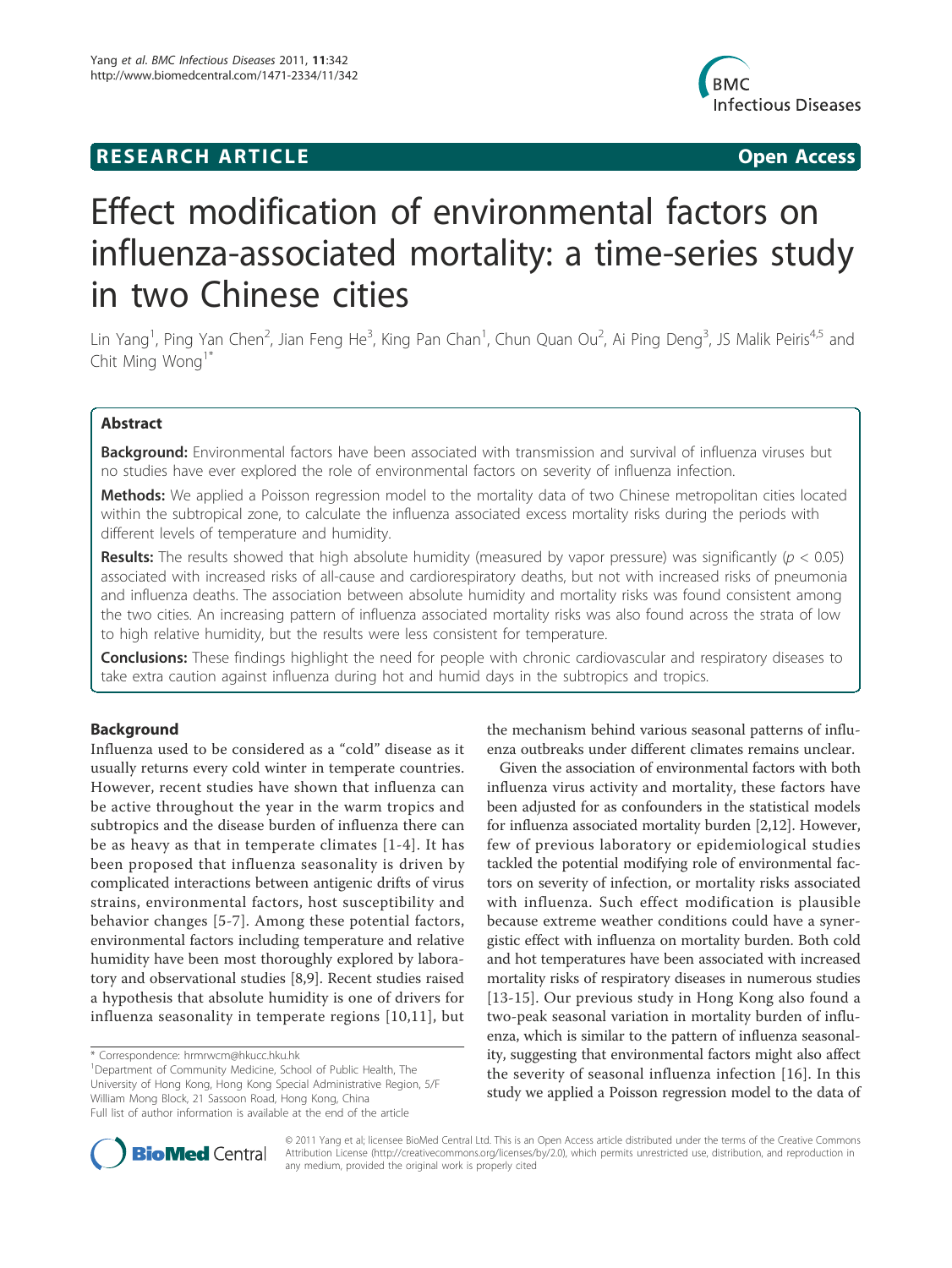two subtropical Chinese cities: Guangzhou and Hong Kong, to examine the possible effect modification of environmental factors on the severity of influenza infection measured by the mortality attributable to influenza. These two cities are geographically close, with Guangzhou located at latitude 23°N and Hong Kong at 21°N (Figure 1). Both cities have a typical subtropical climate, but on average Hong Kong has a higher temperature and humidity. Hong Kong also has a larger population than Guangzhou (6.8 million vs. 3.7 million).We examined three environmental factors which have been documented to regulate virus survival and transmission: temperature, relative humidity and absolute humidity.

## Methods

## Data

Influenza surveillance data were obtained from the Hong Kong Department of Health (DH) for the period of 1998-2006 in Hong Kong and the Guang Dong Provincial Centre for Disease Control and Prevention (GDCDC) for 2004-2006 in Guangzhou [17]. In both cities the consultation rates for influenza-like illness (ILI) from sentinel hospitals or doctors were reported on the weekly basis, with diagnosis criteria of fever (≥38°C), cough or sore throat. Nasopharyngeal aspirate or swab was collected from ILI patients and then tested of influenza viruses by immunofluorescence and cell culture. Positive specimens were further typed (subtyped) into A/H3N2, A/H1N1 and B by haemagglutination inhibition test with strain-specific antisera provided by the World Health Organization. During 2004-2006, annual averages of 35,256 and 1,872 specimens were tested by the DH and GDCDC, respectively.

Mortality data for the period of 2004-2006 were obtained from the Hong Kong Census and Statistics Department and the Guangzhou Department of Health. According to Hong Kong Law all deaths from natural causes are required to be registered, so the mortality data in Hong Kong was fairly complete. The registered death data collected by the Guangzhou Department of Health covered the residents from the eight urban districts, but did not include the immigrant population and residents living in the two suburban districts. Therefore, the population denominator of Guangzhou did not change much during the study period. Given the fact that most immigrant workers are young adults and few

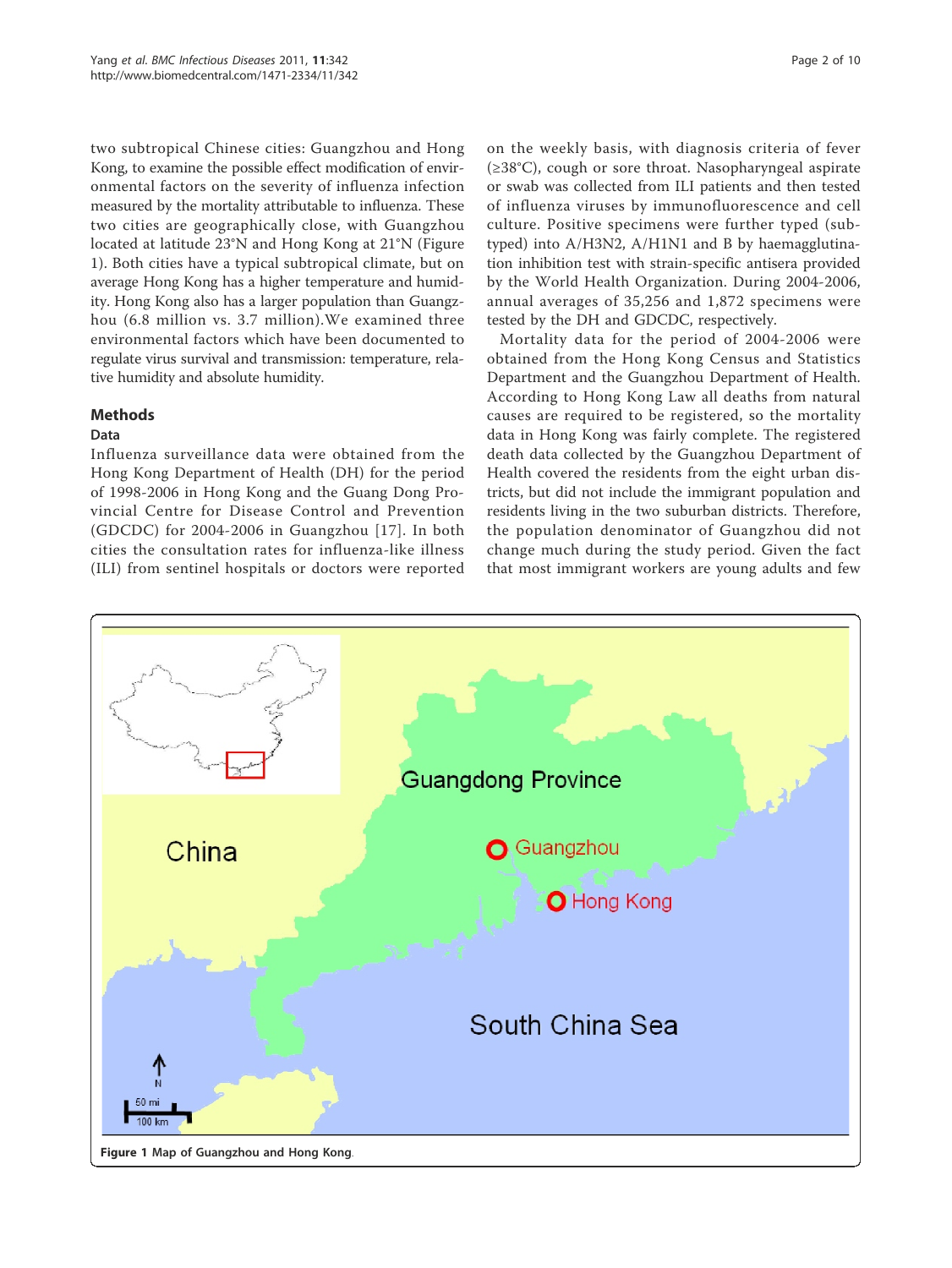died in Guangzhou, we can assume that our mortality data was complete and representative of the general population of Guangzhou. We aggregated the weekly numbers of deaths with underlying cause of cardiorespiratory disease, pneumonia and influenza, and allcause mortality. The corresponding International Classification of Diseases, Tenth Revision (ICD10) codes adopted by Guangzhou and Hong Kong are I00-I99, J00-J99 for cardiorespiratory, J10-J18 for pneumonia and influenza, and A00-R99 for all-cause deaths. We used the accidental deaths (ICD10 codes S00-T989) in Hong Kong as the control disease. Weekly mean temperature and relative humidity were separately derived from the National Meteorological Information Centre of China and Hong Kong Observatory for Guangzhou and Hong Kong respectively. Weekly mean vapor pressure was calculated as a metric for absolute humidity following an equation provided by Basu et al. [18],

$$
vapor pressure = 0.06112*relative humidity\%*10^{7.5*temperature(^{\circ}C)/(237.7+temperature(^{\circ}C))} \qquad \qquad (1)
$$

Vapor pressure will be used for absolute humidity hereafter in this paper.

### Statistical methods

A generalized additive model (GAM) with a log link function and Poisson error was fitted to the weekly numbers of deaths. The Poisson model has been widely applied to the estimation of influenza associated disease burden and recently been validated by an empirical dataset of laboratory confirmed influenza cases [19]. First, long-term trends and seasonal patterns of causespecific mortality counts, as well as environmental factors including temperature and relative humidity, were adjusted for as confounders by building a core model:

$$
Log(yt) = ns (tempt) + ns (humdt) + ns (t)
$$
 (2)

Here  $y_t$  denotes the number of deaths at week t. ns(t),  $ns(temp_t)$ , and  $ns(hum_d)$  denote the natural cubic spline smoothing functions of time, weekly average temperature and relative humidity. The natural spline smoothing function was used to remove the small variation while maintaining the major trend of each variable, i.e. to make them smoother. The aim of smoothing was to increase the efficiency in estimating the model coefficients [20]. Given the high correlation between temperature and vapor pressure, the smoothing function of vapor pressure was not added in order to avoid collinearity between the variables. The adequacy of this core model was evaluated by the absence of any obvious pattern in partial autocorrelation functions of its residuals (Additional file 1: Figure S1). Second, the weekly proportions of specimens positive for influenza A or B were then added into the core model as a variable for influenza virus activity to obtain a main effect model.

$$
Log (y_t) = \beta * flu_t + ns (temp_t) + ns (humd_t) + ns (t)
$$
 (3)

The main effects of influenza have been presented elsewhere [21]. To explore the effect modification of environmental factors on influenza associated mortality, we added into the core model the product terms of influenza proportion variable and dummy variables for periods of normal and extreme (high or low) weather conditions as interaction terms between virus activity and environmental factors. For example, the interaction model for temperature and influenza mortality was:

$$
Log(y_t) = \beta_1 flu_t * Louvtemp_t + \beta_2 flu_t * Midtemp_t + \beta_3 flu_t * Hightemp_t
$$
  
+*ns* (temp<sub>t</sub>) + *ns* (humd<sub>t</sub>) + *ns* (t) (1)

where *Lowtemp*<sub>i</sub> = 1 for the periods within low temperature ranges and 0 for otherwise, and *Midtemp<sub>t</sub>* and *Hightemp<sub>t</sub>* are similarly defined as the dummy variables for the middle and high temperature periods. The smoothing function of temperature  $ns(temp<sub>t</sub>)$  was kept in the model in order to adjust for the association of temperature and mortality. It is reasonable to assume that the cutoff point of extreme weather may differ across cities as people may adapt to prevailing climates. We used the first (25%) and third quartiles (75%) of weekly average temperatures (or humidity) as the cutoff points to define the low, middle and high temperature (or humidity) periods [22]. The presence of effect modification by environmental factors was evaluated using likelihood ratio tests between the interaction and main effect models. To measure the effects of influenza on mortality, we computed the percentage change of mortality counts associated with 1% increases of influenza virus activity for the low, middle and high periods. The formula for the low temperature period is

$$
\%change = \left[\exp(0.01 * \beta_1) - 1\right] * 100\tag{5}
$$

Here  $\beta_1$  was obtained from the above interaction model. To test whether our results were robust to various definitions of periods, we chose two sets of extra cutoff points: 20th and 80th, 30th and 70th percentiles of weekly average data in each city. Although we removed the autocorrelation and seasonal trends within mortality data, there are still concerns that such adjustment was inadequate and the remaining uncontrolled seasonal factors may cause interaction terms of environmental factors and virus activity to appear significant in our models. To rule out this possibility, we used accidental deaths that were expected to be unrelated to influenza infection as a control mortality group to show that our findings are unlikely the spurious results of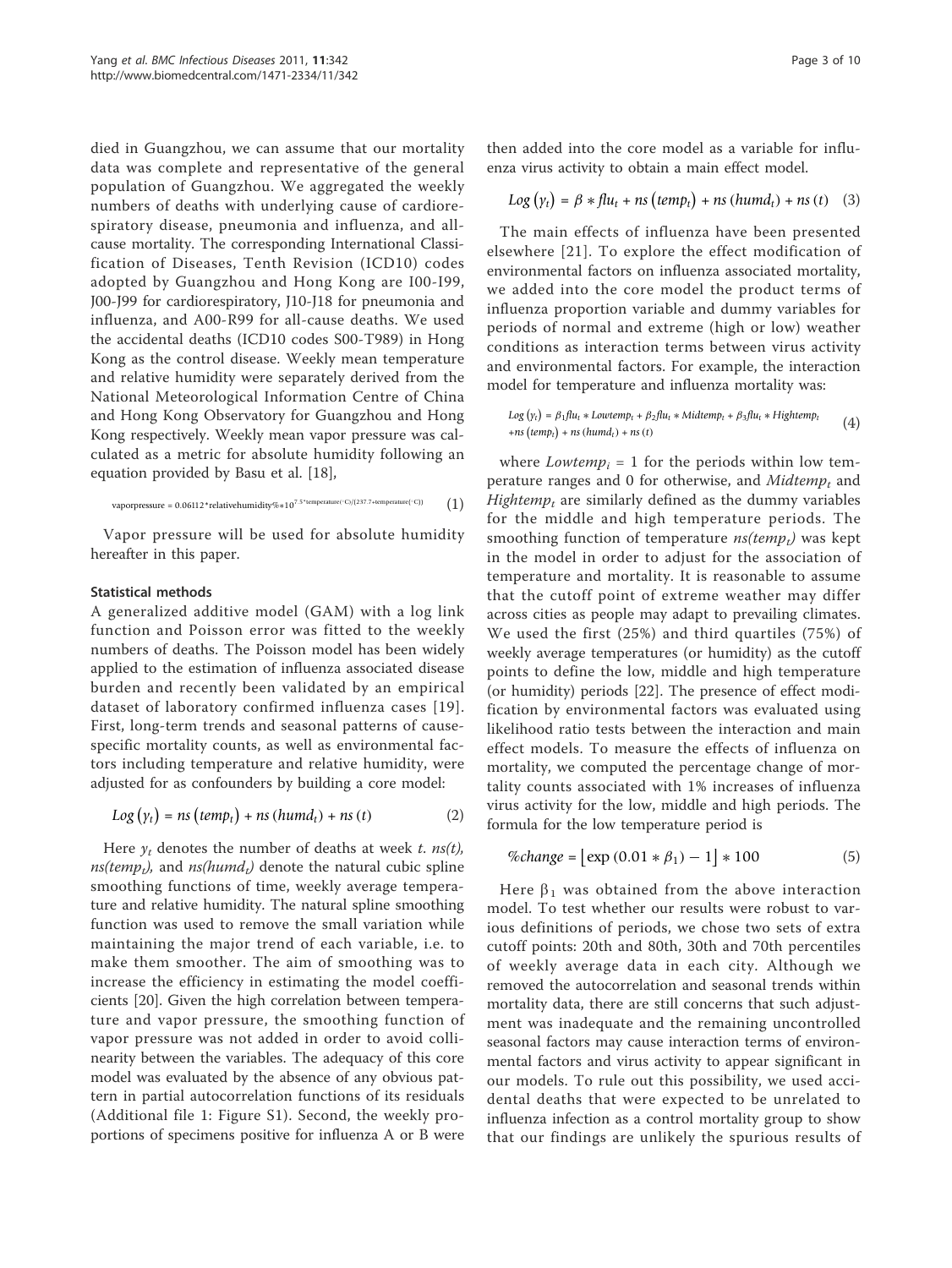under-adjustment of seasonal confounding factors in modeling. Some previous studies used the anomalies to assess the effects of meteorology factors on influenza [11]. We therefore conducted a sensitivity analysis by defining the strata by anomalies, instead of absolute values of meteorology factors. The anomalies were defined as the deviations of observed metrological data from a seasonal curve with a constant and a sinusoidal pair fitted to these observed data. All the analyses were performed using the mgcv package of R software (version 2.5.1.) [23].

## Results

Hong Kong has a larger population than Guangzhou (6.8 million versus 3.7 million) during our study period. On average, Hong Kong has a slightly higher temperature, relative humidity and vapor pressure, and smaller annual variations than Guangzhou (Table 1). The mean of the weekly proportions of specimens positive for influenza A or B was higher in Hong Kong than in Guangzhou. In 2004 and 2006, there were two peaks of virus activity in Hong Kong (one in February/March and another in June/July), but only one broad peak in Guangzhou (Figure 2). The influenza seasonality was similar between these two cities in 2005.

More deaths with underlying causes of cardiorespiratory, pneumonia and influenza or all-cause were recorded in the low temperature (or low vapor pressure) periods for both Guangzhou and Hong Kong (Table 2). For both cities, the mortality counts did not show any obvious difference across levels of relative humidity. High influenza virus activity coincided with high levels of temperature, relative humidity or vapor pressure, with the only exception of Guangzhou which had higher mean proportions when temperature is within the middle range.

Significant interaction between temperature and influenza on the mortality risks was only found in cardiorespiratory mortality in Hong Kong ( $p < 0.05$ ), and the interaction between relative humidity and influenza was found significant for all-cause mortality in both Guangzhou and Hong Kong, and for cardiorespiratory mortality only in Guangzhou (Table 3). The patterns of influenza impact across the low to high temperature periods were not consistent among the two cities. In Guangzhou, the highest risk of mortality tended to be observed in the middle-temperature period, whereas for Hong Kong the largest changes in risk were found in the periods with high temperature for the three mortality categories (Table 3). An increasing pattern of influenza associated mortality risks could be observed along low-, mid- and high-relative humidity periods in Guangzhou and Hong Kong, but most of estimates for low- and high-periods were not statistically significant (Table 3).

The interaction between vapor pressure levels and virus activity were found to be significant ( $p < 0.05$ ) for allcause and cardiorespiratory mortality, but not for pneumonia and influenza mortality (Table 3). Consistently higher mortality risks were found at the high levels of vapor pressure, with only exception of P&I mortality in Hong Kong. The influenza effects on mortality of cardiorespiratory, pneumonia and influenza, and all causes were found significant during the middle- and highvapor pressure periods (with the only exception of allcause mortality in Hong Kong), but not significant when vapor pressures remained at the relatively low levels. For the high vapor pressure periods, all-cause excess mortality counts attributable to influenza would increase by 0.35% and 0.26% for per 1% increase of virus activity, and the corresponding increases for cardiorespiratory mortality were 0.54% and 0.49% for Guangzhou and Hong Kong, respectively (Table 3).

|                                    |           |      |      | Percentile |      |      |      |      |
|------------------------------------|-----------|------|------|------------|------|------|------|------|
| Variable                           | City      | Mean | SD   | min.       | 25   | 50   | 75   | max  |
| Temperature (°C)                   | Guangzhou | 23.0 | 5.8  | 8.1        | 18.4 | 24.5 | 27.8 | 31.7 |
|                                    | Hong Kong | 23.4 | 4.9  | 11.8       | 19.2 | 24.8 | 27.7 | 30.5 |
| Relative humidity (%)              | Guangzhou | 70.0 | 10.3 | 31.4       | 63.6 | 71.8 | 76.8 | 89.9 |
|                                    | Hong Kong | 78.9 | 7.5  | 53.9       | 75.5 | 80.0 | 84.6 | 90.9 |
| VP (hPA)                           | Guangzhou | 20.9 | 7.7  | 4.9        | 14.2 | 21.0 | 28.5 | 32.5 |
|                                    | Hong Kong | 23.7 | 7.1  | 9.2        | 17.5 | 24.5 | 30.7 | 34.0 |
| All-cause deaths $(< 65$ years)    | Guangzhou | 110  | 15   | 85         | 99   | 110  | 118  | 179  |
|                                    | Hong Kong | 147  | 13   | 116        | 138  | 147  | 156  | 186  |
| All-cause deaths $(\geq 65$ years) | Guangzhou | 333  | 64   | 237        | 287  | 316  | 371  | 556  |
|                                    | Hong Kong | 555  | 72   | 431        | 502  | 538  | 596  | 813  |

Table 1 Descriptive statistics for weekly average temperature, relative humidity, vapor pressure and counts of allcause deaths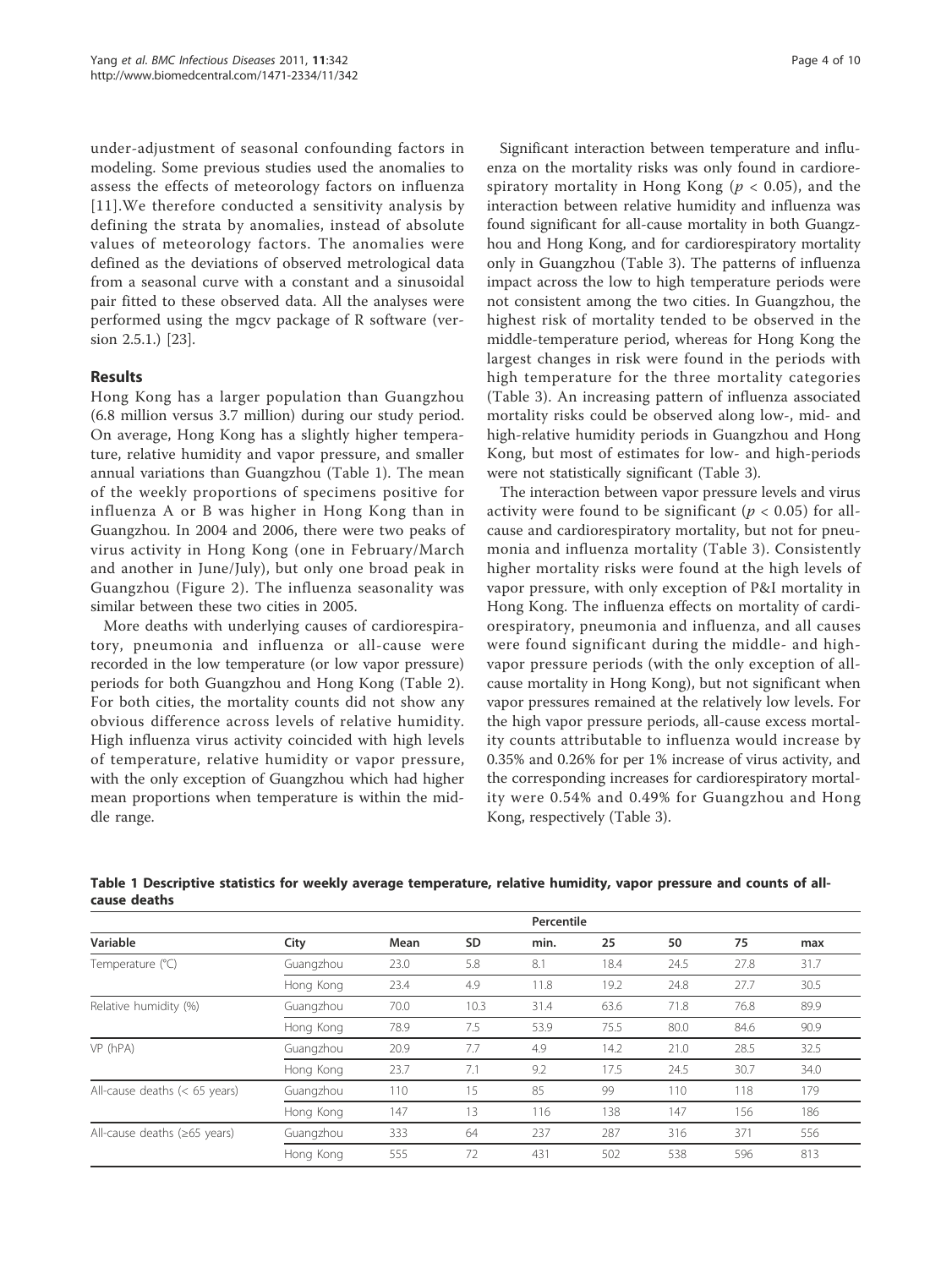

We also assessed the effect modification of environmental factors on influenza effects (i.e. interaction of each factor and influenza) for the age group younger than 65 years (< 65) and the elderly aged 65 years or

older ( $\geq 65$ ). The results of the  $\geq 65$  age group were consistent with those for the all-ages group, with an increasing trend over vapor pressure levels observed for all-cause and cardiorespiratory mortality in the two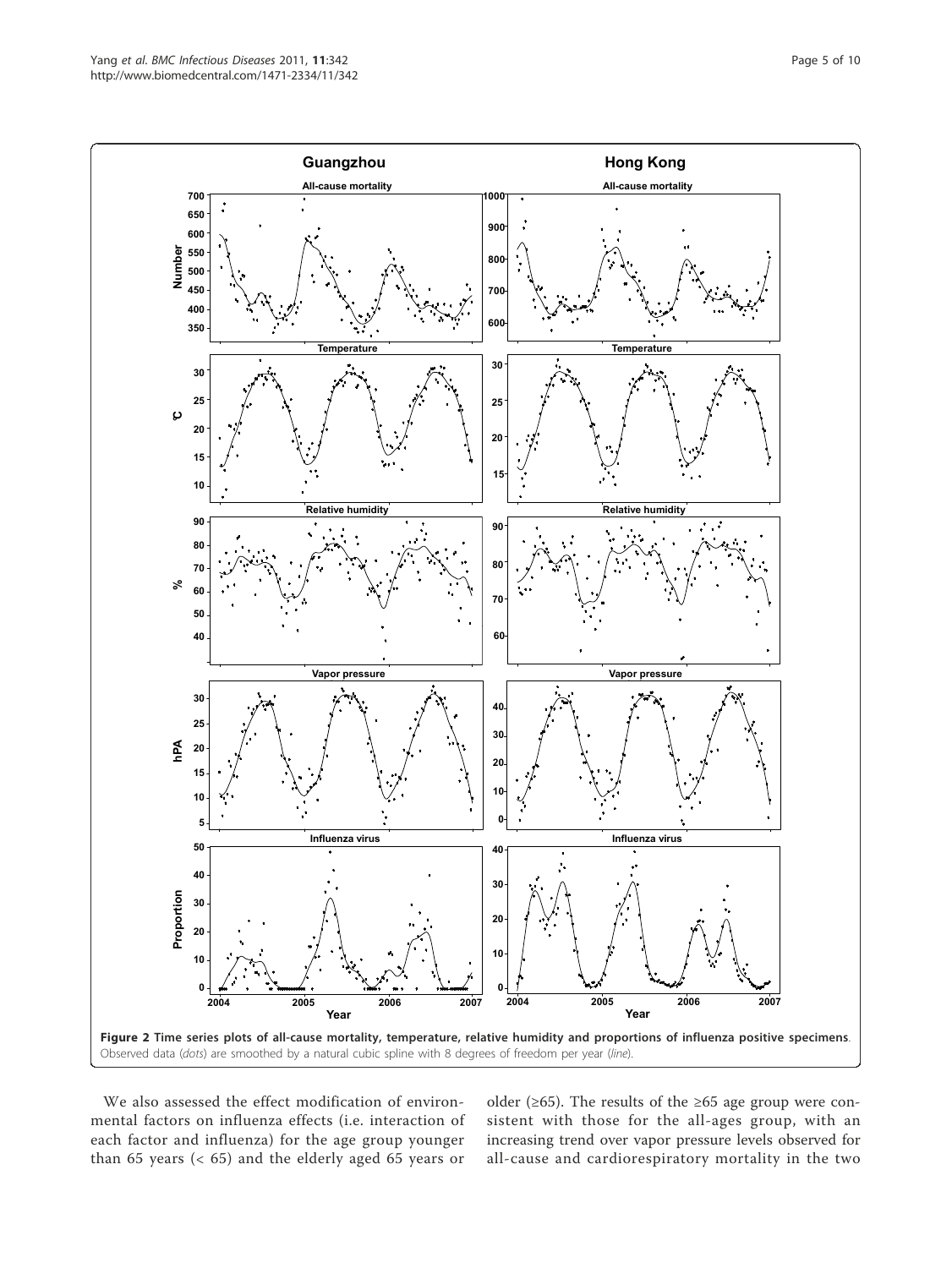Table 2 Weekly mean of mortality numbers and proportions of specimens positive for influenza (virus %) during the periods with low, middle and high levels of environmental factors

| Low<br>520.5 (81.4)<br>798.6 (73.5)<br>300.5 (61.6)<br>382.7 (47.5) | <b>Middle</b><br>Temperature<br>424.0 (52.1)<br>677.5 (48.6)<br>227.1 (43.6)<br>296.4 (35.3)                                                                                                                                                                                             | High<br>407.3 (49.0)<br>655.9 (36.6)<br>213.4 (37.4)<br>275.6 (25.4) |  |  |  |
|---------------------------------------------------------------------|------------------------------------------------------------------------------------------------------------------------------------------------------------------------------------------------------------------------------------------------------------------------------------------|----------------------------------------------------------------------|--|--|--|
|                                                                     |                                                                                                                                                                                                                                                                                          |                                                                      |  |  |  |
|                                                                     |                                                                                                                                                                                                                                                                                          |                                                                      |  |  |  |
|                                                                     |                                                                                                                                                                                                                                                                                          |                                                                      |  |  |  |
|                                                                     |                                                                                                                                                                                                                                                                                          |                                                                      |  |  |  |
|                                                                     |                                                                                                                                                                                                                                                                                          |                                                                      |  |  |  |
|                                                                     |                                                                                                                                                                                                                                                                                          |                                                                      |  |  |  |
|                                                                     |                                                                                                                                                                                                                                                                                          | 9.5(3.3)                                                             |  |  |  |
|                                                                     | 73.6 (14.1)                                                                                                                                                                                                                                                                              | 72.1 (11.9)                                                          |  |  |  |
| 28.0 (7.6)<br>27.8 (6.9)                                            |                                                                                                                                                                                                                                                                                          | 28.2 (5.2)                                                           |  |  |  |
|                                                                     | 9.2 (11.9)                                                                                                                                                                                                                                                                               | 7.7(8.4)                                                             |  |  |  |
|                                                                     | 12.1(11.7)                                                                                                                                                                                                                                                                               | 13.8 (10.8)                                                          |  |  |  |
| <b>Relative humidity</b>                                            |                                                                                                                                                                                                                                                                                          |                                                                      |  |  |  |
|                                                                     | 441.0 (72.9)                                                                                                                                                                                                                                                                             | 451.9 (64.2)                                                         |  |  |  |
|                                                                     | 693.7 (71.4)                                                                                                                                                                                                                                                                             | 699.7 (71.1)                                                         |  |  |  |
|                                                                     | 239.9 (56.7)                                                                                                                                                                                                                                                                             | 247.1 (54.8)                                                         |  |  |  |
|                                                                     | 306.6 (51.2)                                                                                                                                                                                                                                                                             | 309.9 (49.5)                                                         |  |  |  |
|                                                                     | 10.1(4.1)                                                                                                                                                                                                                                                                                | 10.6(4.6)                                                            |  |  |  |
|                                                                     | 77.5 (16.0)                                                                                                                                                                                                                                                                              | 78.0 (14.7)                                                          |  |  |  |
|                                                                     | 28.3 (5.8)                                                                                                                                                                                                                                                                               | 28.7 (7.1)                                                           |  |  |  |
|                                                                     | 7.1(8.2)                                                                                                                                                                                                                                                                                 | 15.8 (12.2)                                                          |  |  |  |
|                                                                     | 14.8 (10.9)                                                                                                                                                                                                                                                                              | 15.2 (10.6)                                                          |  |  |  |
|                                                                     | Vapor pressure                                                                                                                                                                                                                                                                           |                                                                      |  |  |  |
|                                                                     | 432.1 (59.8)                                                                                                                                                                                                                                                                             | 413.4 (53.0)                                                         |  |  |  |
|                                                                     | 680.6 (53.8)                                                                                                                                                                                                                                                                             | 657.7 (36.1)                                                         |  |  |  |
|                                                                     | 233.2 (48.2)                                                                                                                                                                                                                                                                             | 217.2 (42.1)                                                         |  |  |  |
|                                                                     | 299.1 (39.0)                                                                                                                                                                                                                                                                             | 277.0 (25.2)                                                         |  |  |  |
|                                                                     | 9.9(3.6)                                                                                                                                                                                                                                                                                 | 9.6(4.5)                                                             |  |  |  |
|                                                                     | 74.3 (14.3)                                                                                                                                                                                                                                                                              | 72.1 (11.8)                                                          |  |  |  |
| Accident<br>Hong Kong<br>28.2 (7.8)                                 |                                                                                                                                                                                                                                                                                          | 27.6 (5.4)                                                           |  |  |  |
|                                                                     | 8.3 (10.5)                                                                                                                                                                                                                                                                               | 10.8(11.1)                                                           |  |  |  |
|                                                                     | 12.1(11.2)                                                                                                                                                                                                                                                                               | 14.9 (11.3)                                                          |  |  |  |
|                                                                     | 90.8 (15.1)<br>5.6(5.6)<br>11.1(9.1)<br>441.9 (87.7)<br>722.6 (92.4)<br>241.1 (65.5)<br>328.0 (65.6)<br>9.3(4.1)<br>76.9 (16.8)<br>26.5(7.7)<br>2.0(3.3)<br>4.3(6.4)<br>498.2 (91.7)<br>790.8 (79.4)<br>284.4 (68.8)<br>376.0 (53.7)<br>10.6(5.1)<br>89.2 (16.5)<br>4.3(5.3)<br>9.9(9.4) | 11.3 (4.9)<br>9.7(4.3)<br>28.0 (6.7)                                 |  |  |  |

SD standard deviation; CRD cardiorespiratory; P&I pneumonia and influenza

cities (Figure 3). For the < 65 age group, this trend could also be observed in most city-specific disease categories, with the only exception of all-cause mortality in Hong Kong. But the interaction terms were statistically significant ( $p < 0.05$ ) only in the ≥65 group. The modifying effects of temperature and relative humidity on influenza effects were found quite similar between the all-ages and  $\geq 65$  age groups, but not between the allages and < 65 age groups (data not shown).

The models with indicators for different cutoff points returned similar estimates for temperature, relative humidity and vapor pressure (Additional file 1: Figure S2). We did not observe any significant interaction between influenza and environmental factors in terms of their effects on the control mortality category of accidental mortality in Hong Kong. Influenza associated accidental mortality risks were also not statistically significant.

To ensure the standardized comparison between Guangzhou and Hong Kong, we decided to apply the same modeling approach to the data of same study period, because the core model would have been slightly different if we used the longer time series of Hong Kong. To check the robustness of our conclusions, we repeated the above analysis using a longer time series data of Hong Kong during 1998-2006 and the estimates were shown in Additional file 1: Table S1. The statistical significance of interaction terms was close to those from the study period of 2004- 2006. The estimates for the low temperature periods became larger and statistically significant; those for the high relative humidity periods were smaller and comparable to the middle relative humidity; and for the low vapor pressure periods, the estimates were similar but became significant. The increasing trend across the low, middle and high levels of temperature and relative humidity was less evident.

The results of stratification analysis by anomalies are shown in Additional file 1: Table S2. The estimates were similar to those for the periods defined by absolute values of meteorological factors, in terms of magnitude and changing patterns. But the likelihood ratio tests showed more significant interaction for temperature or vapor pressure, and less for relative humidity.

#### **Discussion**

In this study we quantified influenza associated mortality risks at the various ranges of temperature and humidity, and compared the results between two large subtropical cities. An increasing pattern of influenza-associated mortality risks on all-cause and cardiorespiratory along the low to high periods was found for temperature, relative and absolute humidity in both cities during the period of 2004-2006. The interaction between vapor pressure indicators and virus activity were also consistently significant for relative and absolute humidity. Although lower vapor pressure (or temperature) has been found to facilitate virus transmission and survival in the guinea pig model [10], our results suggested that higher vapor pressure (or temperature) was associated with a higher mortality risk attributable to influenza. Severity of seasonal influenza epidemics were not only determined by virus transmission efficiency and outdoor weather conditions, but also largely affected by host resistance, indoor living environment and social behavior [5]. The high vapor pressure periods coincided with the summer peaks of influenza in both Guangzhou and Hong Kong, indicating that influenza could pose a higher risk when reaching its peak in seasons with high vapor pressure in subtropical cities.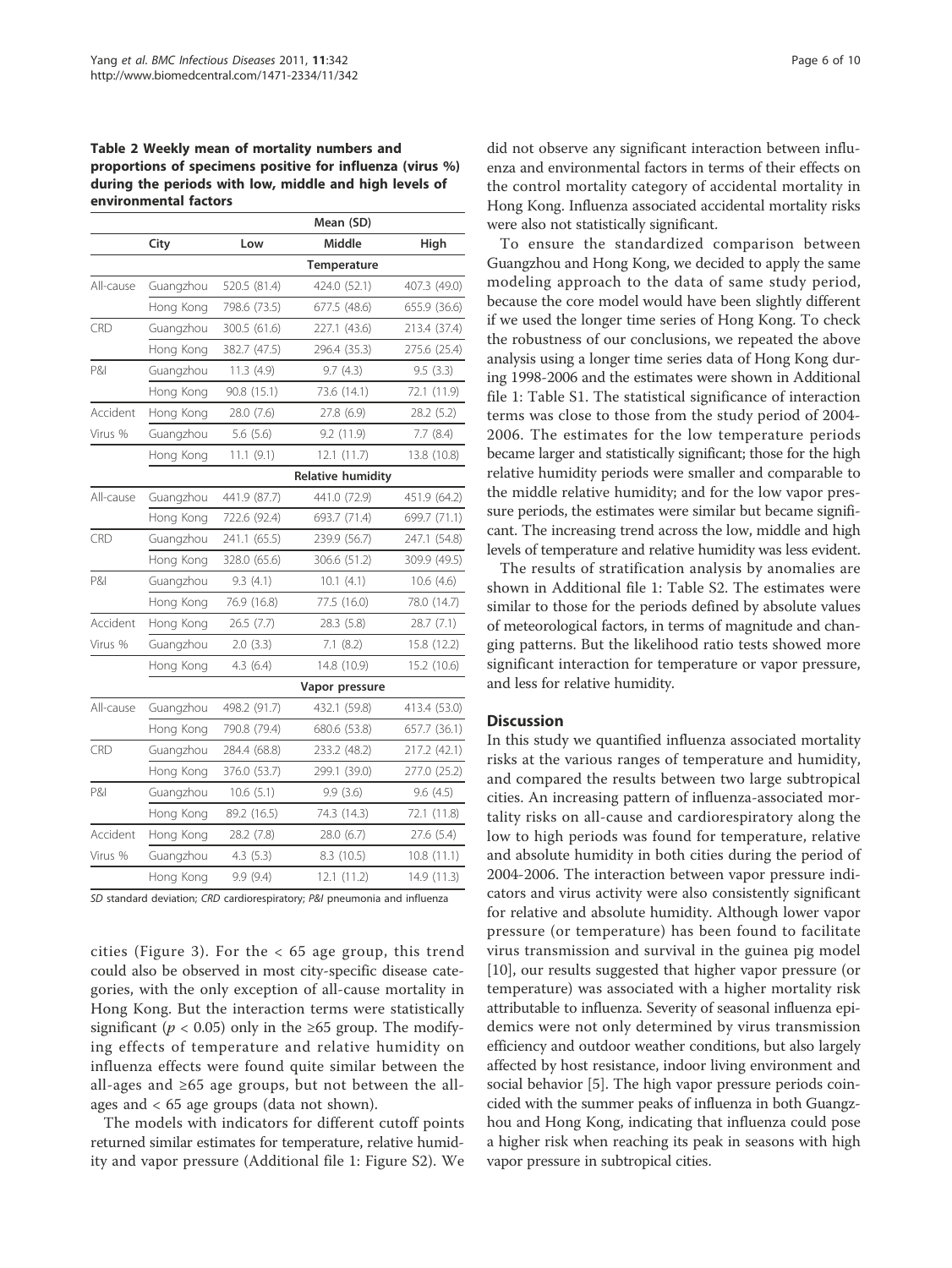| <b>Disease</b> | City      |                              | Percentage change (95% CI) | Deviance                    | <b>Deviance</b> | $p$ -value*   |         |
|----------------|-----------|------------------------------|----------------------------|-----------------------------|-----------------|---------------|---------|
|                |           | Low                          | Middle                     | High                        | (main)          | (interaction) |         |
|                |           |                              | Temperature                |                             |                 |               |         |
| All-cause      | Guangzhou | $0.02$ ( $-0.50$ , $0.54$ )  | $0.29$ $(0.07, 0.50)$      | $0.26$ ( $-0.11$ , $0.63$ ) | 608.3           | 603.5         | 0.089   |
|                | Hong Kong | $0.11$ ( $-0.08$ , $0.30$ )  | 0.15(0.01, 0.28)           | $0.24$ (0.06, 0.41)         | 343.9           | 340.6         | 0.187   |
| CRD            | Guangzhou | $0.15$ (-0.56, 0.86)         | $0.41$ $(0.11, 0.72)$      | $0.50$ ( $-0.03$ , $1.03$ ) | 642.2           | 638.9         | 0.188   |
|                | Hong Kong | $0.13$ ( $-0.14$ , $0.39$ )  | $0.27$ $(0.08, 0.47)$      | 0.49(0.24, 0.74)            | 320.8           | 310.7         | 0.006   |
| P&I            | Guangzhou | $0.14$ ( $-1.71$ , 2.03)     | 1.37 (0.64, 2.09)          | $0.82$ ( $-0.41$ , $2.06$ ) | 189.3           | 186.1         | 0.201   |
|                | Hong Kong | $0.38$ $(-0.11, 0.86)$       | $0.66$ $(0.33, 1.00)$      | 0.79(0.36, 1.23)            | 241.2           | 238.0         | 0.203   |
| Accident       | Hong Kong | $0.32$ ( $-0.34$ , $0.98$ )  | $0.20$ $(-0.24, 0.63)$     | $0.11$ ( $-0.44$ , $0.67$ ) | 159.1           | 158.9         | 0.871   |
|                |           |                              | <b>Relative humidity</b>   |                             |                 |               |         |
| All-cause      | Guangzhou | $-0.60$ $(-1.50, 0.32)$      | $0.13$ $(-0.13, 0.40)$     | $0.44$ $(0.20, 0.68)$       | 608.3           | 579.8         | < 0.001 |
|                | Hong Kong | $0.04$ $(-0.26, 0.33)$       | $0.13$ $(0.01, 0.25)$      | $0.29$ $(0.12, 0.46)$       | 343.9           | 333.7         | 0.006   |
| CRD            | Guangzhou | $-0.79$ $(-2.04, 0.48)$      | $0.32$ $(-0.05, 0.70)$     | 0.57(0.23, 0.91)            | 642.2           | 621.3         | < 0.001 |
|                | Hong Kong | $0.22$ (-0.18, 0.62)         | $0.27$ (0.09, 0.44)        | $0.41$ $(0.16, 0.66)$       | 320.8           | 317.4         | 0.178   |
| <b>P&amp;I</b> | Guangzhou | $-1.67$ ( $-4.95$ , $1.74$ ) | $0.89$ $(-0.02, 1.81)$     | 1.66 (0.85, 2.48)           | 189.3           | 183.5         | 0.055   |
|                | Hong Kong | $0.52$ ( $-0.22$ , 1.26)     | $0.60$ $(0.29, 0.91)$      | $0.76$ $(0.34, 1.18)$       | 241.2           | 240.1         | 0.570   |
| Accident       | Hong Kong | $0.91$ $(0.00, 1.83)$        | $0.13$ $(-0.27, 0.53)$     | $0.26$ ( $-0.29$ , $0.81$ ) | 159.1           | 155.3         | 0.144   |
|                |           |                              | Vapor pressure             |                             |                 |               |         |
| All-cause      | Guangzhou | $-0.20$ $(-0.75, 0.35)$      | 0.27(0.04, 0.51)           | 0.35(0.07, 0.62)            | 608.3           | 594.0         | 0.001   |
|                | Hong Kong | $0.13$ ( $-0.07$ , $0.32$ )  | $0.11$ $(-0.03, 0.25)$     | $0.26$ (0.09, 0.42)         | 343.9           | 336.7         | 0.027   |
| CRD            | Guangzhou | $-0.06$ $(-0.81, 0.70)$      | $0.38$ $(0.05, 0.71)$      | $0.54$ $(0.16, 0.93)$       | 642.2           | 632.1         | 0.006   |
|                | Hong Kong | $0.14$ $(-0.13, 0.41)$       | 0.24(0.04, 0.44)           | $0.49$ $(0.25, 0.72)$       | 320.8           | 309.6         | 0.004   |
| <b>P&amp;I</b> | Guangzhou | $-0.05$ $(-2.03, 1.98)$      | 1.04(0.23, 1.86)           | $1.58$ (0.73, 2.44)         | 189.3           | 185.8         | 0.172   |
|                | Hong Kong | $0.45$ ( $-0.04$ , $0.93$ )  | $0.71$ $(0.36, 1.06)$      | $0.67$ $(0.26, 1.08)$       | 241.2           | 239.3         | 0.391   |
| Accident       | Hong Kong | $0.49$ ( $-0.16$ , $1.14$ )  | $0.23$ $(-0.22, 0.68)$     | $-0.02$ $(-0.54, 0.50)$     | 159.1           | 157.3         | 0.392   |

Table 3 Percentage change (%) of mortality counts associated with 1% increase in influenza virus activity during the low, middle and high periods of temperature, relative humidity and vapor pressure

CRD cardiorespiratory; P&I pneumonia and influenza; CI confidence interval

 $*$  p-value was derived from the likelihood ratio test between the interaction and main effect model

Our results may help to interpret our previous findings that the effects of influenza were significantly higher in the humid and warm spring/summer period than in the dry and cold winter period in Hong Kong [16]. The extreme low vapor pressure was usually recorded during December-January and the highest appeared during June-July, which coincided with the trough and peak periods of excess risks associated with influenza viruses. Effect modification of environmental factors was only detected in all-cause and cardiorespiratory mortality, but not in pneumonia and influenza, suggesting that the synergistic interaction between high humidity (or temperature) and virus activity may mainly lie in their similar regulation pathways in cardiovascular systems. These results are also in agreement with our previous findings that pneumonia and influenza mortality risks attributable to influenza did not exhibit a seasonal variation [16]. Extreme heat has been documented to increase blood viscosity through evaporation of body fluid and trigger intravascular coagulation through damaging endothelial cells [24]. Influenza infection has a similar pro-thrombotic effect by inducing inflammation around blood vessels and rupturing atherosclerotic plaques [25]. As a result, mortality risks would be dramatically raised by the stress of both extreme weather and influenza infections. The results suggested that we need extra precautionary measures to reduce influenza infections in people with cardiovascular diseases, especially under the frequent hot and humid weather conditions experienced in the tropical and subtropical areas. Although the experiments of influenza virus transmission between guinea pig hosts found the higher transmission rates occurred under dry air (vapor pressure below 10hPA) [10], our results indicated that the mortality risks associated with influenza under the low vapor pressure environment were lower than the rest of study period. The reason could be the short time of exposure to the very low level of vapor pressure. During our study period there were only 2 and 13 weeks with an average vapor pressure below 10hPA in Hong Kong and Guangzhou, respectively. Most weekly average vapor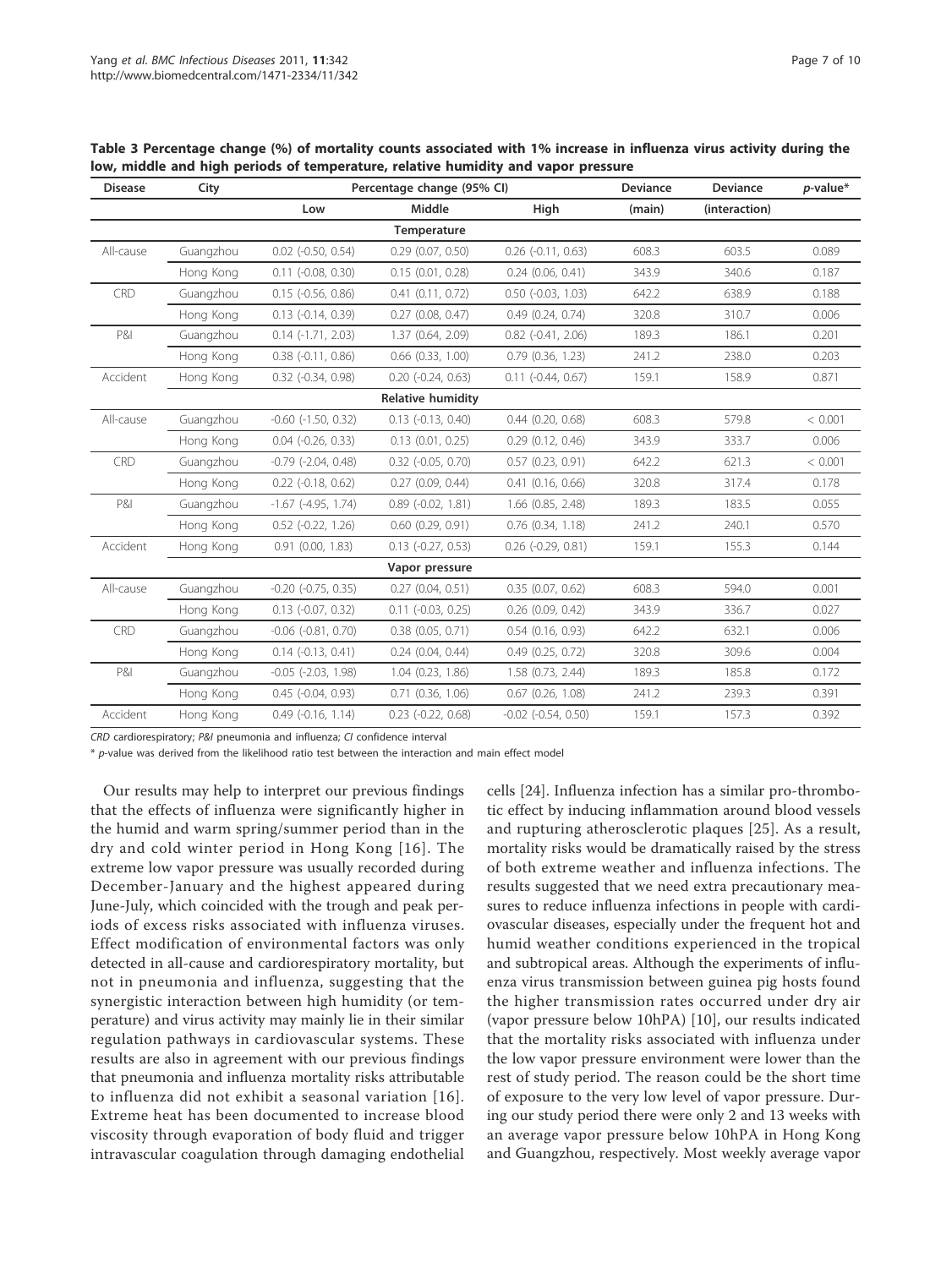

interaction models.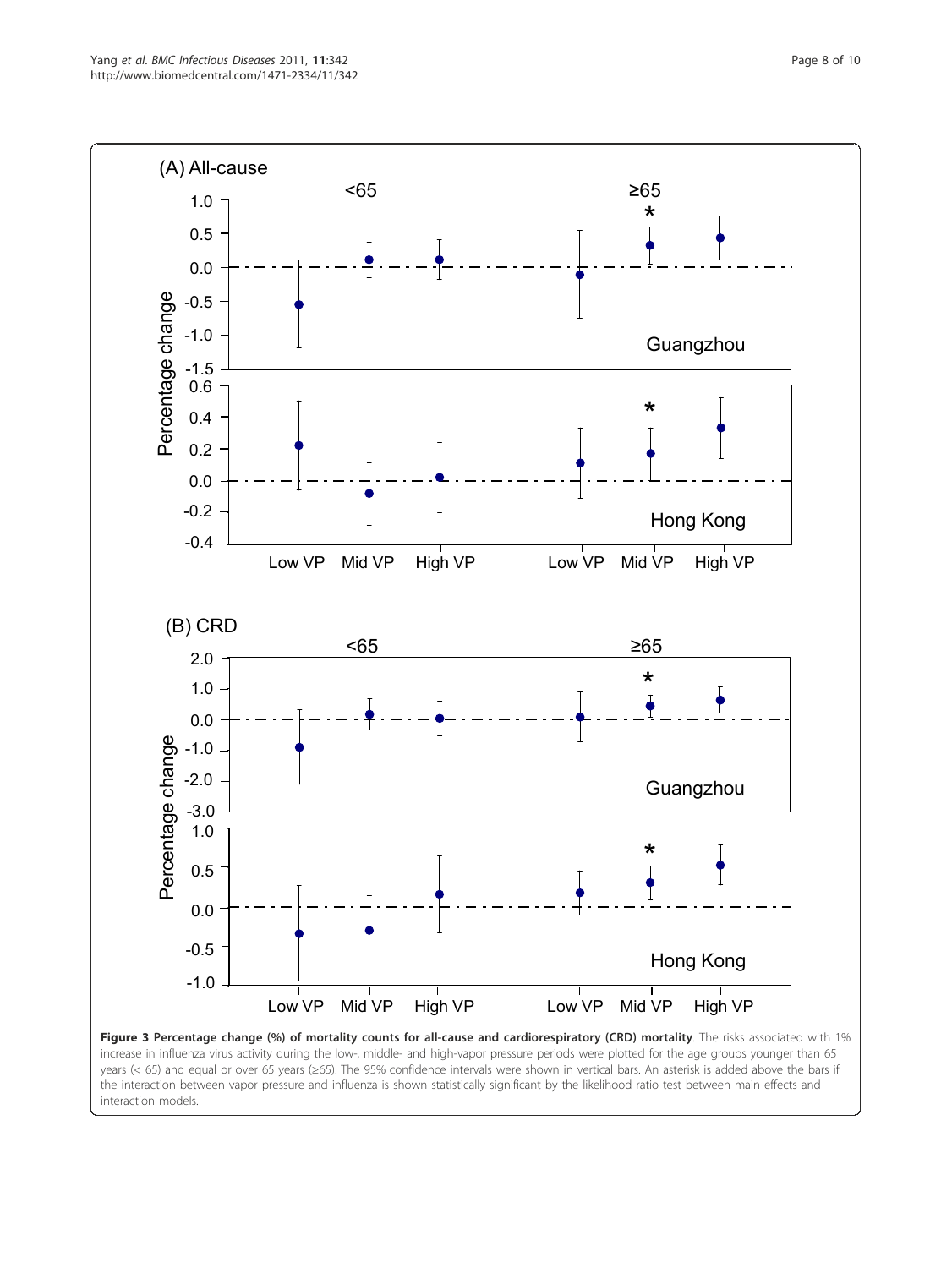pressures during the low vapor pressure period were within the range of 10-20hPA, in which the guinea pig experiments showed dramatically reduced transmission rates [10]. In future, we may examine the seasonal variation in influenza effects in other cities to assess whether such a seasonal variation, if common in subtropical and tropical cities, is consistently determined by environmental factors, or by other factors such as host immunity and virus virulence.

The results for the different age groups suggested that the modification effects of environmental factors may mainly lie in the elderly aged over 65 years, as the consistent increasing trend over the low to high vapor pressure periods was only observed in this age group. However, since over 65% of deaths occurred in this age group for both cities (Table 1), the small numbers of weekly death counts in the younger age group (< 65 years) may not have had enough power to allow assessment of effect modification based on the data over the 3 years. A future study with a long study period or a large population may help answer whether young people maybe also expose to higher mortality risks during the hot and humid days.

In this study, we used the quartiles of weekly data in each city, to separately define the periods with normal (middle) and extreme (low and high) weather. Given the difference in weather conditions between these cities, we think that it is not appropriate to use the same cutoff points for temperature or humidity to compare their modification effects on influenza associated mortality, as people living in hot subtropical and tropical regions may adapt well to the year-round hot and humid climate and have a higher threshold for adverse effects of weather. For example, although it is widely accepted that the temperature effects on mortality exhibited a U- or V-shape curve in both temperate and tropical/subtropical areas, the turning point of this curve varied across different cities. A study conducted in 11 cities of the US found that the turning point of temperature for its effects on mortality could range from 18.4°C to 32.4°C [26]. To our best knowledge, so far there are no studies that have ever assessed the effect modification of temperature on influenza effects. Therefore, the commonly adopted cutoff points of city-specific quartiles seem appropriate at this stage [21,27].

There are several limitations in our study. Firstly, our study is based on 3 years of surveillance data which may not have enough power to allow assessment of exposureresponse curves for the effects of environmental factors. Nevertheless, our findings did suggest an increasing trend of influenza associated mortality risks across the periods of low, middle and high vapor pressure, although such findings may be applicable only to the warm climates. Secondly, we only investigated the effect modification of

environmental factors through a simple interaction model, but there were other unadjusted factors, including host susceptibility and virulence of influenza strains. These factors are unlikely to work independently with environmental factors. Other environmental factors such as ultraviolet radiation [28], rainfall [29] have been proposed to play a role in the regulation of influenza seasonality, although evidence is rather limited compared with the three factors we chose to investigate [30]. Lastly, we did not adjust for the vaccination rate in our model. In 2003, vaccination rate was 191 doses per 1,000 total population in Hong Kong [31], slightly higher than the rate of 129 doses/1,000 total population in Guangzhou [21]. However, it is not clear when people received vaccination; therefore we were unable to assess the role of vaccination in our study.

## Conclusions

This study provides a piece of key evidence to the effect of environmental factors on severity of seasonal influenza under warm climates and helps reveal the mechanism behind global influenza seasonality. It also highlights the need for people with chronic cardiovascular and respiratory conditions to take extra caution against influenza during the hot and humid days in the subtropics.

## Additional material

Additional file 1: Tables S1 and S2; Figures S1 and S2.

#### Acknowledgements

We thank Peter Chapman for making the map and proofreading the manuscript. This study was supported by the Research Fund for the Control of Infectious Diseases/Health and Health Services Research Fund [04050212]; and the Area of Excellence Scheme of the University Grants Committee of the Hong Kong Special Administrative Region [AoE/M-12/06].

#### Author details

<sup>1</sup>Department of Community Medicine, School of Public Health, The University of Hong Kong, Hong Kong Special Administrative Region, 5/F William Mong Block, 21 Sassoon Road, Hong Kong, China. <sup>2</sup>Department of Biostatistics, School of Public Health and Tropical Medicine, Southern Medical University, Guangzhou, China. <sup>3</sup>Guangdong Provincial Centre for Disease Control and Prevention, Guangzhou, China. <sup>4</sup>School of Public Health The University of Hong Kong, Pokfulam, Hong Kong Special Administrative Region, China. <sup>5</sup>HKU Pasteur Research Centre, Pokfulam, Hong Kong Special Administrative Region, China.

#### Authors' contributions

CMW and JSMP initiated the study; PYC, JFH, CQO and APD collected and cleaned the data; LY and KPC conducted the data analysis; LY and CMW drafted the manuscript. All authors read and approved the final manuscript.

#### Competing interests

JSMP served as ad hoc consultant to pharmaceutical firms Crucell MV and Sanofi Pasteur. Other authors declare that they have no competing interests.

Received: 25 May 2011 Accepted: 14 December 2011 Published: 14 December 2011